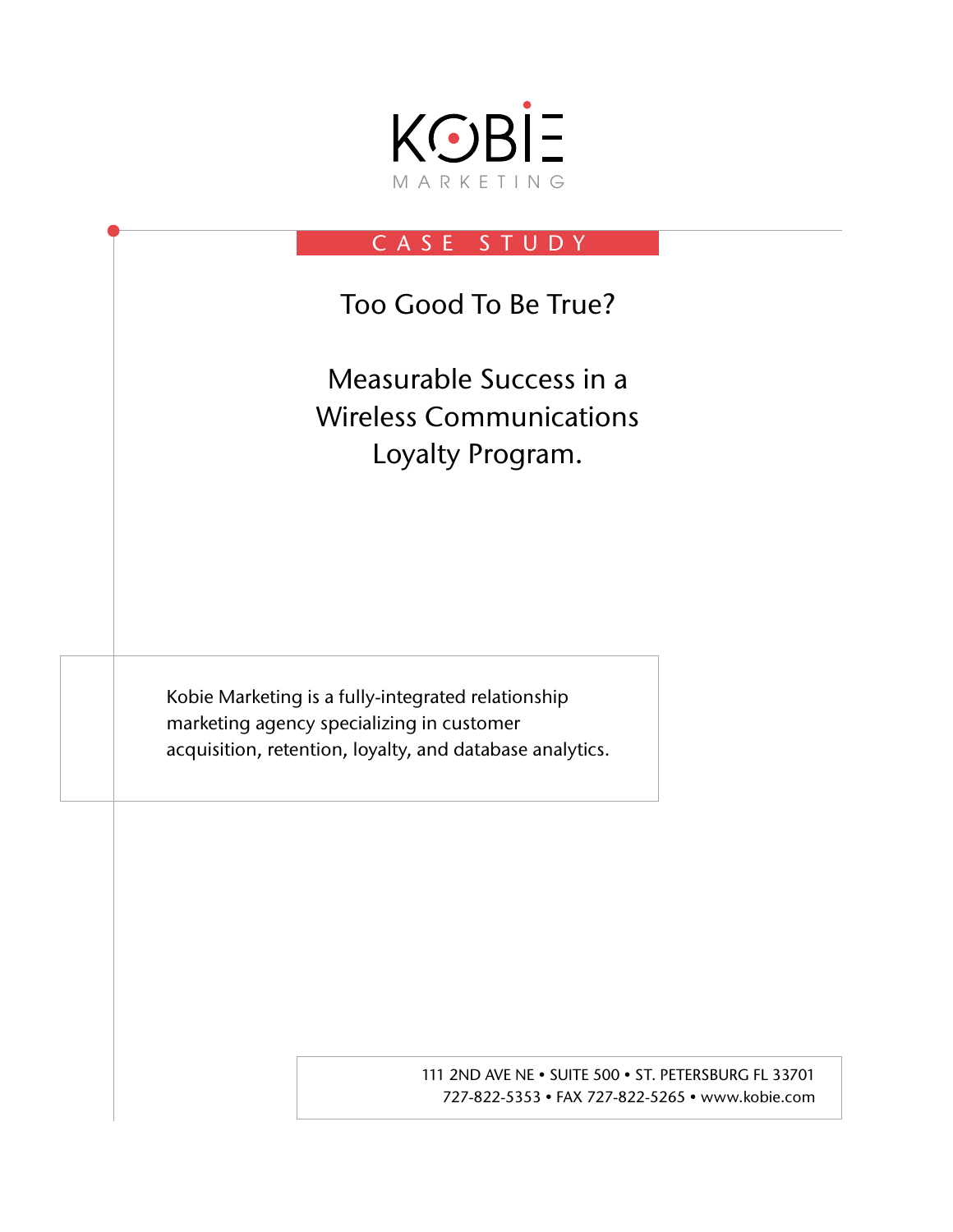## Cellular Loyalty Program Overview

Kobie Marketing designed and implemented a customized loyalty program for a cellular telephone company. The program implementation methods allowed for accurate tracking of customer behavior using control groups – customers just like those in the loyalty program who were not offered membership in the program. By comparing the behavior of the customers in the loyalty program with those not in the program, the financial impact of the loyalty program could be very precisely determined. Since this program was not advertised anywhere but through the mail to

A major cellular provider hired Kobie Marketing, an agency specializing in customer retention and loyalty, to create an innovative cellular customer loyalty program in the Philadelphia and Central New Jersey markets. Kobie Marketing was chosen to develop, launch and manage the program. This initiative was designed to improve customer retention in the highly competitive arena of wireless communications, where the cost of acquiring one new customer can be well over \$400, and price competition is fierce.

\*Earnings before Interest, Taxes, Depreciation and Amortization.

specific customers, a perfect "blind test" of loyalty program effectiveness was created in this cellular market.

Over the 2 year period from January 1999 to December of 2000, customers in the loyalty program spent an average of 35% more than customers not in the program. After calculating the EBITDA\* margin on this increase and subtracting the cost of the program, this loyalty program generated a Return on Investment of 252% annually over the two years of the test period. The ROI on the top 20% of spenders averaged 665% for each year. Notable also in this

## Background Communications Plan

Randomly selected customers were welcomed into the rewards program with an elaborate Membership Package. This package consisted of a letter and a Welcome Brochure explaining how the program worked and describing more than 100 "standard rewards". Members also received three newsletters during the course of an average 12-month period. The newsletters contained approximately 15 to 18 "Special Opportunity Rewards", rewards offered to members in limited quantities but at exceptionally low point levels. These rewards are specially designed to encourage member involvement and participation in the program.

In addition, newsletters were utilized to introduce new standard rewards to program: the increased customer profitability came from both churn reduction and increased spending by customers.

…customers in the loyalty program churned at a much lower rate, and spent an average of 35% more, than customers not in the program. After calculating the EBITDA margin on these differences and subtracting the cost of the program, the loyalty program generated a Return on Investment of 252% annually…

members between versions of the Welcome Package. At the start of the program, and while member point balances were generally low, Special Opportunity Rewards were offered on a "first come, first served" basis. Later in the program, more involving methods of reward allocation were utilized, including "silent" point auctions and random drawings. The newsletter was delivered in an economical "self mailer" format combining the rewards offering and a Points Statement into one piece without the need for an outer envelope. The self-mailer provided areas for lasered content (including the Points Statement) and was personalized according to the member's status.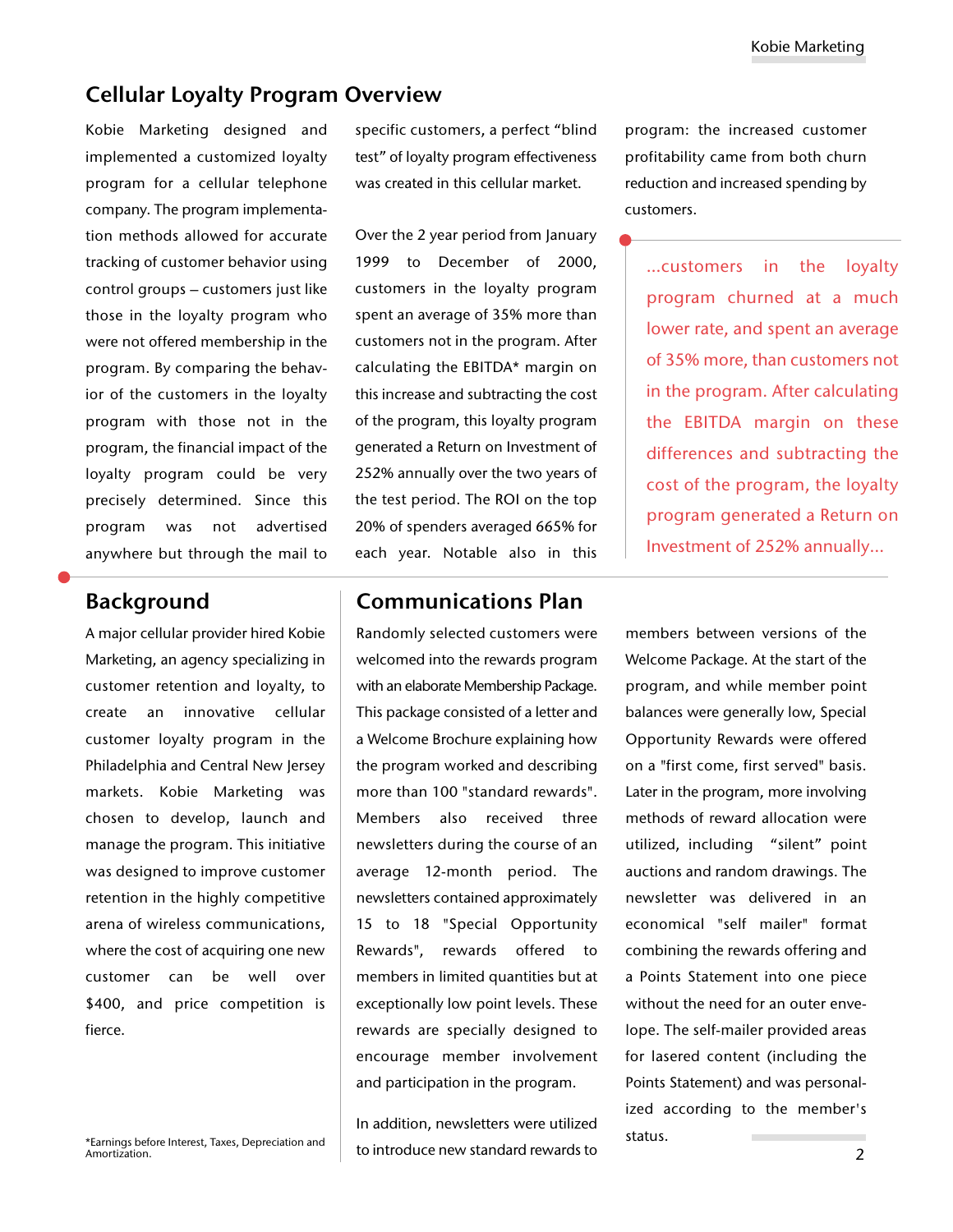### Cellular Rewards Website

The website for the program was launched in January 2000, about a year after the measurement period start date. The site allowed members to check their point balances online, browse through the four categories of standard rewards, contact program management with questions and receive an e-mail response, redeem their points, and enter the random drawings for Special Opportunity Rewards online. In addition, the home page provided a variety of Opportunity Rewards, which were changed frequently to encourage repeat visits from members.

With the creation of the program website, more than 32% of reward redemptions shifted from phone-ins to web-based, creating significant cost savings for the program.

## What Made the Program Successful?

The Cellular Rewards Program was designed to be high impact from the very start. Members were welcomed with a personalized letter and rich Welcome Package detailing all of the benefits and rewards of membership. More than 100 "standard" reward choices were provided, many chosen specifically for their unique appeal to this market and group of members. Sports fans were offered team gear from the Flyers, authentic game jerseys, and even autographed items. The most popular family destinations in the area were included, from the New Jersey State Aquarium to the Philadelphia Zoo.

Members interested in dining options had their choice of not only the leading national restaurant chains, but also more than thirty different local places selected to appeal to this specific member base ranging from Lee's Hoagie House to Striped Bass, and Susanna Foo. Shopping rewards included all of the well-known retailers, as well as the

local favorites. A full range of wireless services including local cellular airtime, paging, and accessories was also offered as reward options.

A second critical element in the design and success of the program was the creation of what Kobie calls "Special Opportunity Rewards", offered initially to members through periodic mailings and then later through the program website. Offering members the opportunity to redeem their points for highly desirable rewards at very low point levels early in the program encouraged member involvement.

Unique and "impossible to find" rewards such as a pair of home game Club Box Seats for the Sixers and Flyers (including the playoffs), a chance to attend a closed practice session or catered party in a Club Box Suite, a meeting with the coach for a "chalk talk" before the game or at halftime, and a trip for two to the

#### Key Factors for Success

- Personalized member communications and program web site
- Rewards customized to members' interests
- "Special Opportunity Rewards" high value, low points
- Additional ways to earn points

Daytona 500 were also among the many special experiences offered as opportunity rewards.

For non-sports-enthusiasts, Special Opportunity Rewards included items such as a private, "behind the scenes" breakfast at the Philadelphia Zoo hosted by one of the curators, or choice tickets to a Broadway show, the annual Radio City Music Hall Christmas Show, or the hottest event on the summer concert tour.

Another unique feature of the program was the opportunity for members to earn additional points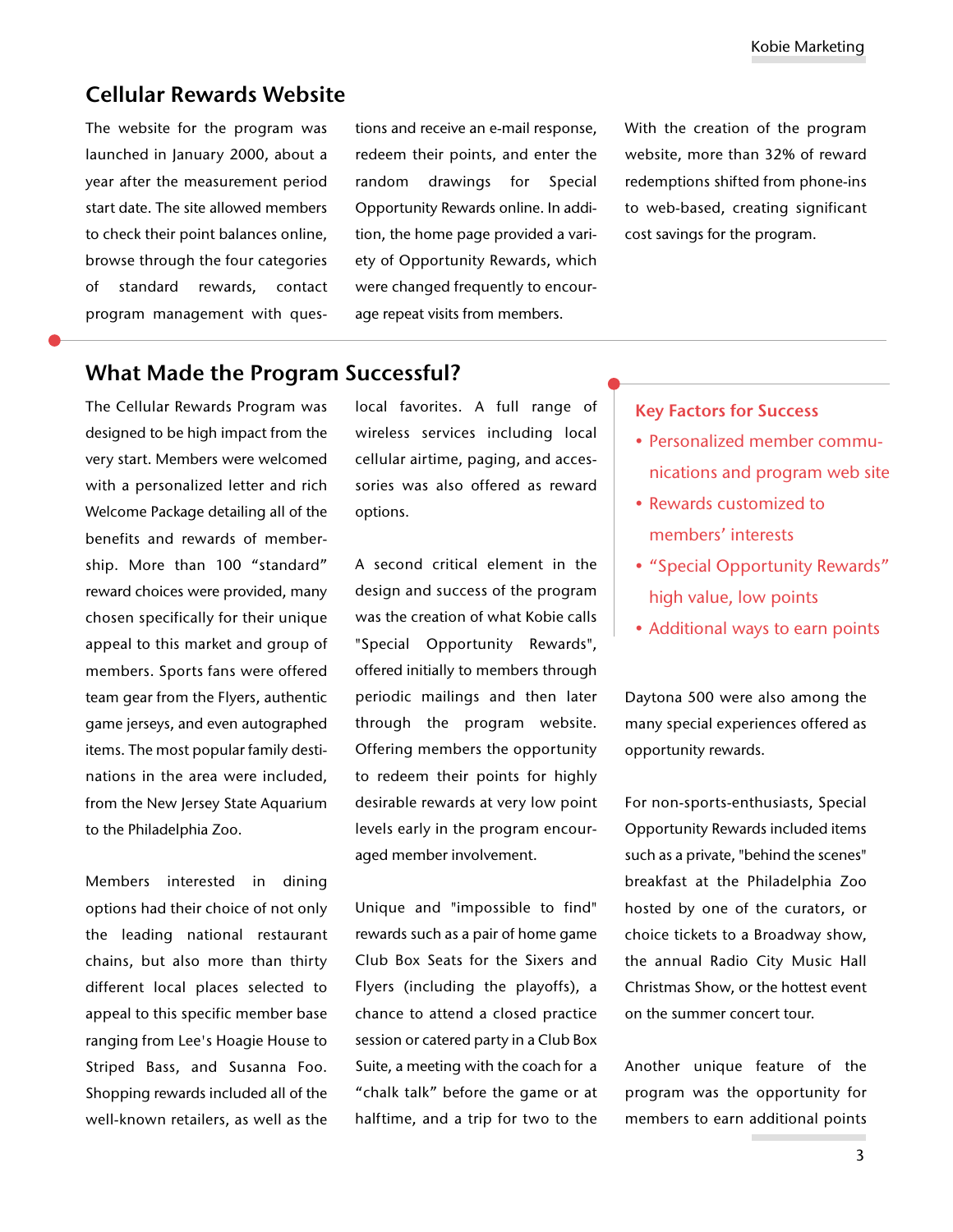through loyalty program partners. Cellular members were able to earn points through long-distance services and by using a nationallyknown travel service. These points were paid for by the program partners.

Member communications able to break through the clutter were a critical feature of the program. Comprehensive annual membership packages and high impact periodic newsletters promoted the Special Opportunity Rewards. The introduction of the program website was announced to members via a fourcolor oversized postcard. Throughout the program, Kobie kept the focus on communicating to members in ways that were designed to capture their attention.

The program was enormously successful from a financial perspective for the cellular company. Post analysis showed not only a decrease in churn rate, but also significantly increased overall spending by customers in the program when compared with customers not in the program.

The program generated a 15.6% decrease in customer churn, as well as a substantial increase in overall spending by customers in the program when compared with customers not in the program.

## High ROI Financial Results

The financial success of this program is measured by comparing the financial performance of customers in the program to an identical group of customers not in the program. Details on the selection process and other parameters of the test are included below under the section Test Details.

The following measurements use customer spending to organize the data in a more meaningful and actionable way. Customers are ranked by annual sales and divided into 5 equally-sized groups called Quintiles.

Quintile 5 contains the Top 20% of customers ranked by annual spending. Quintile 1 contains the lowest 20% of customers ranked by annual spending. Positive percentages in the tables below reflect out-performance by customers in the loyalty program against customers in the control group; negative percentages reflect under-performance of customers in the loyalty program against customers in the control group.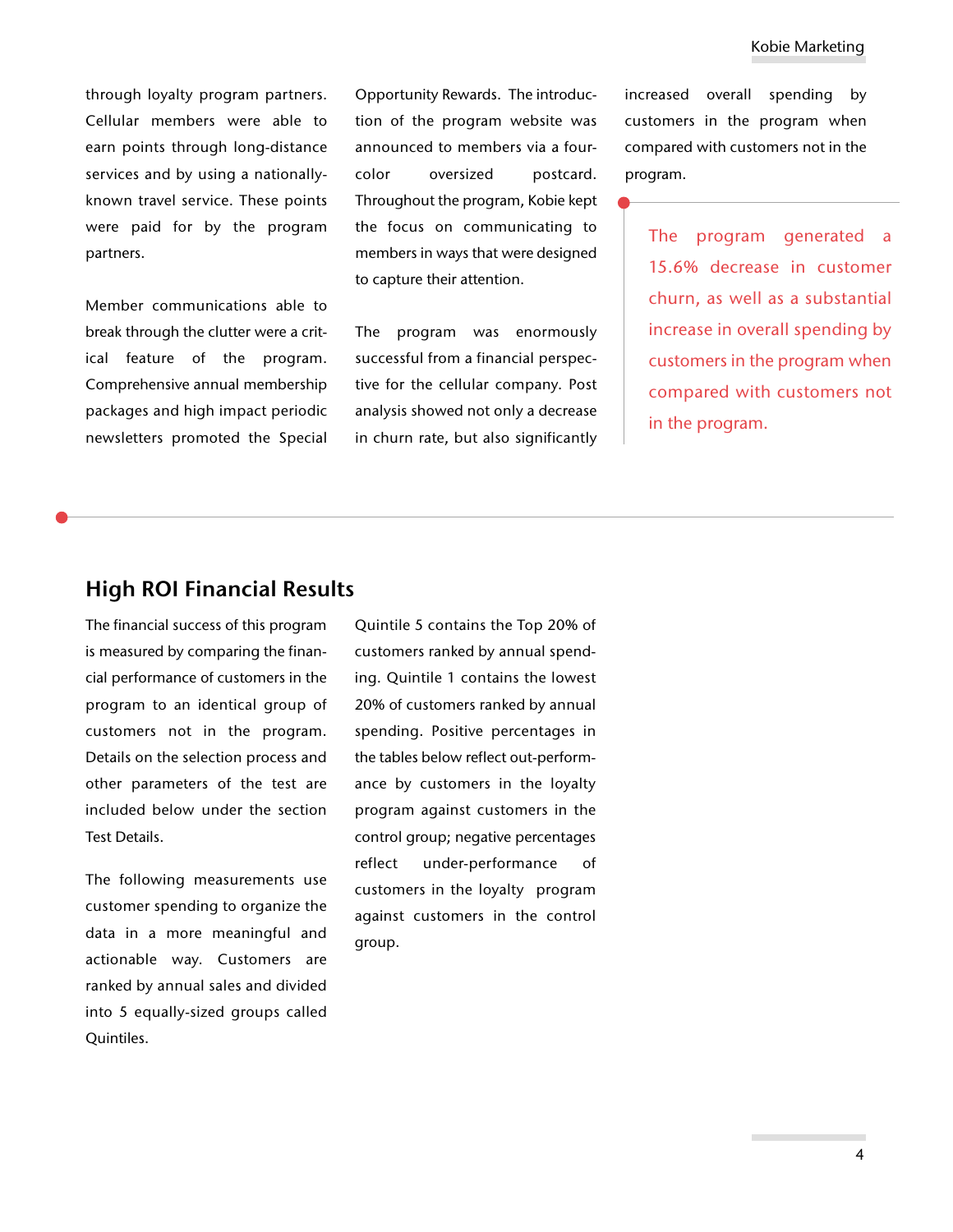# Annual Program Impact on Sales

The program resulted in significant sales improvement across all customer spending segments, from the highest 20% (Quintile 5) to lowest 20% (Quintile 1).



# Annual Program Impact on Profits

The cost of the program is offset by the rise in profits per customer for almost every customer spending segment.

Lowest value customers did not increase their spending or decrease churn enough to cover costs, but the average change in behavior across all customers resulted in a significant increase in profits on customers in the loyalty program when compared with those not in the program over the same time period.

| Customer<br>Spending<br>Segment | Increase<br>in Profits<br>vs. Control |
|---------------------------------|---------------------------------------|
| Quintile 5                      | 15%                                   |
| Ouintile 4                      | 13%                                   |
| Quintile 3                      | 12%                                   |
| Quintile 2                      | 11%                                   |
| Quintile 1                      | (3%)                                  |
| Average                         | 13%                                   |
|                                 |                                       |

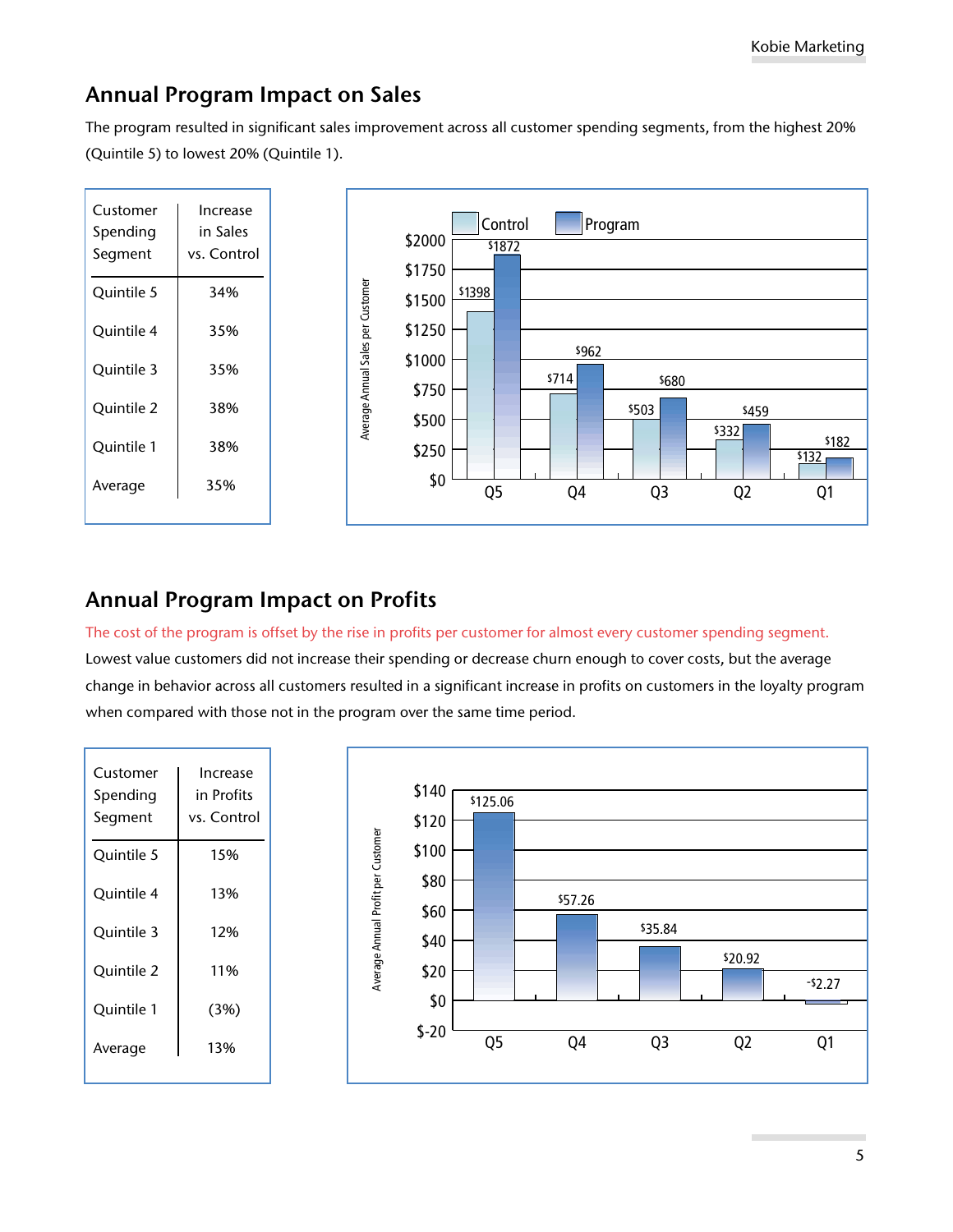# Annual Return on Investment

The program returned \$2.52 in additional profit for every \$1 spent after covering all costs. The highest customer spending segments accelerated their spending the most. Since the cost of a loyalty program of this type is similar for each customer (high fixed, low variable costs), this higher spending by best customers drives higher ROI in best customers. Examples of increased revenue drivers include phones per account increasing by 16% and add-on services "sampled" by customers using loyalty program points being converted to billable services.



# Annual Churn Reduction

The Churn Rate decreased an average of 3.1 percentage points across all customer spending segments annually – a 15.6 percent decrease in churn over the 2 year period. Note the greatest reduction in churn rate occurred in the critical "mid-spending" customer group. When combined with the accelerated average spending per customer, churn reduction really pushed increased profits to the bottom line.

| Customer<br>Spending<br>Segment | Churn<br>Reduction |                                             | 20%<br>15% | 8.5%           |      |                |  |                |  |         |
|---------------------------------|--------------------|---------------------------------------------|------------|----------------|------|----------------|--|----------------|--|---------|
| Quintile 5                      | $1.8$ pts.         |                                             |            |                |      | 5.8%           |  |                |  |         |
| Quintile 4                      | $3.1$ pts.         | Annual Churn Reduction in Percentage Points | 10%<br>5%  | 1.8%           | 3.1% |                |  |                |  |         |
| Quintile 3                      | 5.8pts.            |                                             |            |                |      |                |  |                |  |         |
| Quintile 2                      | 8.5pts.            |                                             | 0%         |                |      |                |  |                |  |         |
| Quintile 1                      | (3.9pts.)          |                                             | $-5%$      |                |      |                |  |                |  | $-3.9%$ |
| Average                         | $3.1$ pts.         |                                             | $-10%$     | Q <sub>5</sub> | Q4   | Q <sub>3</sub> |  | Q <sub>2</sub> |  | Q1      |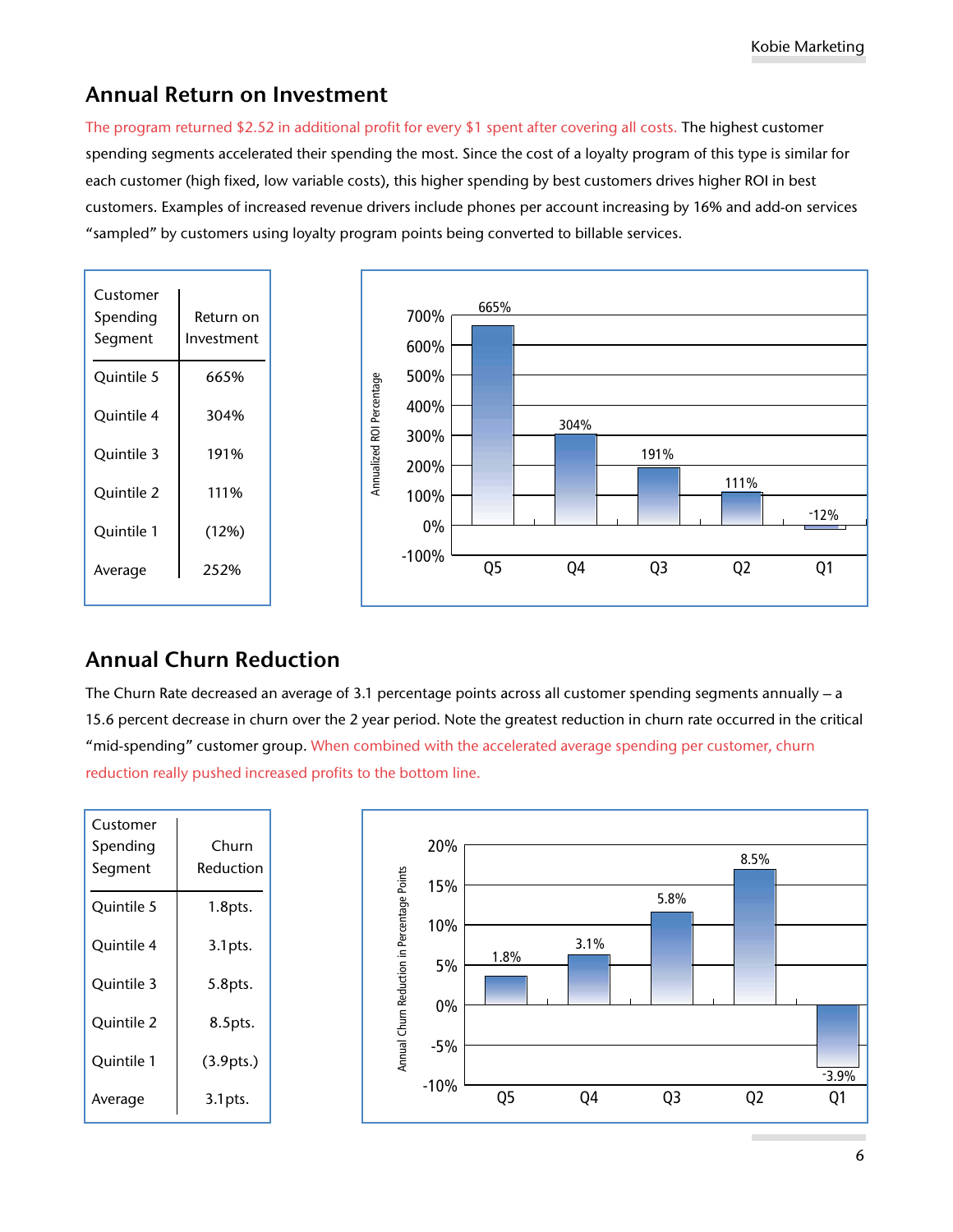## Test Details **-** How Program Members Were Selected

Customers who had been active for at least 6 months and having an average monthly cellular payment of at least \$50 over a 3-month period were eligible for the program. A random sample of these eligible customers was selected in accordance with the cellular company's budget for the program. Those customers eligible for the program but not selected randomly for inclusion in the program became the "control group". This selection process ensured customers of all types (for example, different lengths of service or geography) who fit the initial selection screen were evenly represented in both the loyalty program and the control group. Customers could not apply for the program, and it was not "advertised" anywhere; those randomly chosen to participate in the program found out about it for the first time when they were selected to join and received a membership package in the mail.

The cellular company supplied the billing records of all cellular customers to Kobie Marketing each month, regardless of whether the customer was enrolled in the rewards program or not. This approach allowed Kobie to create and track groups of customers just like those in the program who had

no knowledge of the program. The behavior of these "control groups" would later be compared to similar groups of customers in the program to measure any effect on average monthly spending and churn rate.

Customers eligible for the program but not selected at random for inclusion became the "control group". This selection process ensured customers of all types who fit the initial selection screen were evenly represented in both the loyalty program and the control group.

## How the Integrity of the Analysis was Verified

The control group was analyzed to make sure it was composed of customers like those in the program and there had been no errors in the random selection process when creating the control groups. Variables such as length of service, geographic dispersion, and mix of pricing packages present in the program group and control group were compared and verified. The customers in the control group were in fact virtually identical to those in the program.

The financial analysis was first done on all customers regardless of start date, since the mix of start dates was the same for both the program

group and the control group. The financial results of this "all customer" analysis actually outperformed the data presented here, with higher sales increases and higher ROI across all segments.

But what if a great percentage of the longer-term customers were already "loyal"? How would you know if the loyalty program had actually created loyalty, or merely enhanced existing loyalty or was relying on customer inertia for success?

To eliminate potential bias of the profitability results due to very long term, already loyal customers, the analysis was done again using only

customers that joined the company during the two-year period of the analysis, for both the program and control groups. Further, the number of customers in both the program group and control group were adjusted for seasonality – there were equal numbers of people in each group according to the month they started service. Those results are presented here and clearly indicate the financial success of the program – even when used solely to address new customers.